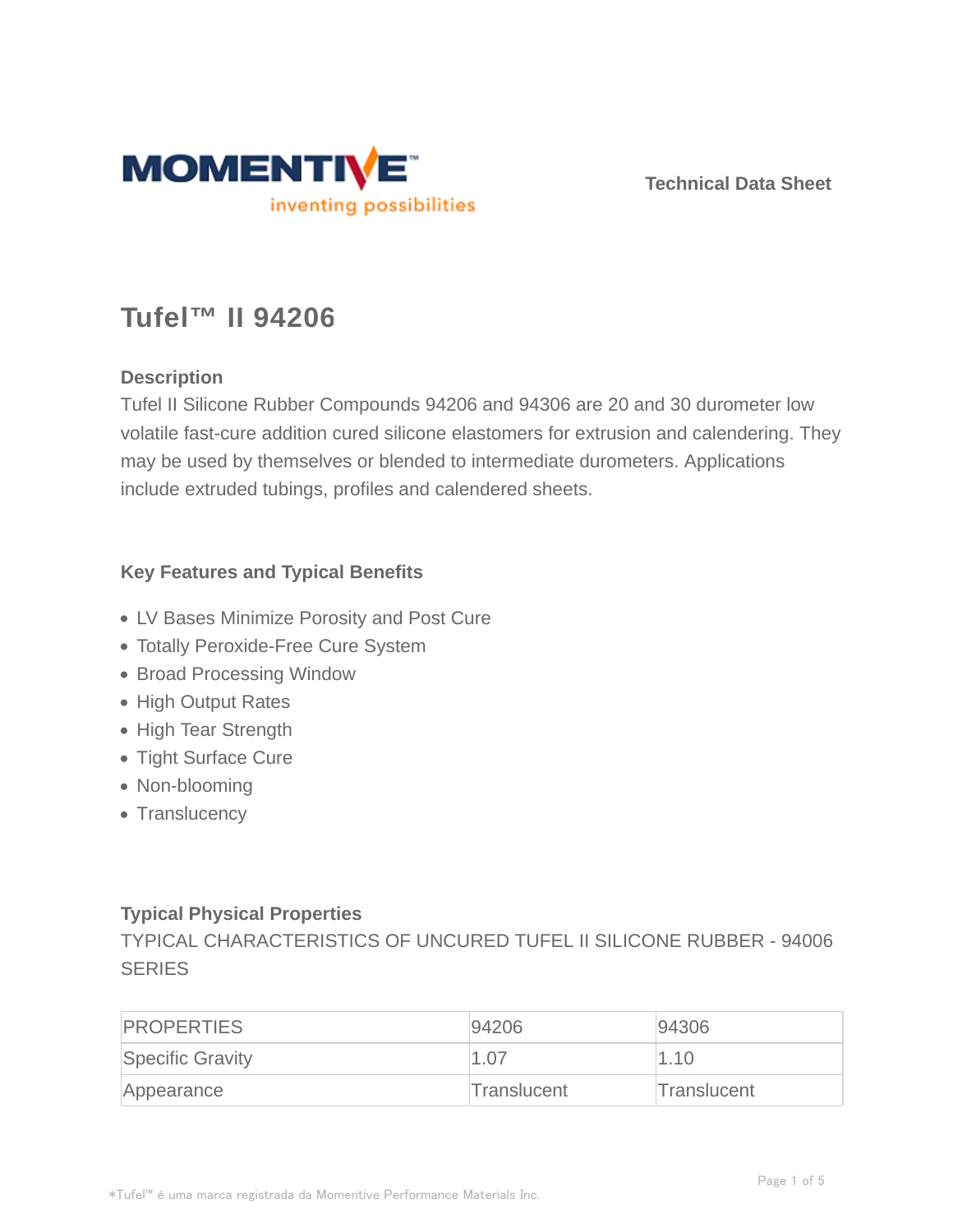|  | Polymer Classification<br>$(ASTM D-1418)$ | VMQ | VMQ |
|--|-------------------------------------------|-----|-----|
|--|-------------------------------------------|-----|-----|

TYPICAL RHEOLOGICAL PROFILE - MONSANTO RHEOMETOR MODEL 100 WITH 3° ARC @ 177°C (350°F)

| Minimum Viscosity          | $4.5 - 8.5$   | $14 - 7$      |
|----------------------------|---------------|---------------|
| T1, Minutes                | $ 0.1 - 0.4 $ | $ 0.1 - 0.4 $ |
| $ 7$ Min. Torque (lb./in.) | $22 - 35$     | $ 21 - 34$    |

### TYPICAL PHYSICAL PROPERTIES OF TUFEL\* II SILICONE RUBBER - 94006 **SERIES**

| <b>ASTM METHOD</b> | PRESS CURE - 10 MINUTES @ 177°C (350°F) | 94206 94306 |      |
|--------------------|-----------------------------------------|-------------|------|
| $D-2240$           | Hardness, Durometer A                   | 22          | 28   |
| $D-412$            | Tensile Strength, psi                   | 1060        | 1350 |
|                    | <b>MPa</b>                              | 7.3         | 9.3  |
| $D-412$            | Elongation, %                           | 1000        | 1100 |
| $D-624$            | Tear Resistance, Die B, ppi             | 125         | 170  |
|                    | KN/M                                    | 22          | 30   |
| $D-412$            | Tensile Modulus @ 100% psi              | 63          | 85   |
|                    | <b>MPa</b>                              | 0.4         | 0.6  |

#### **Regulatory Compliance**

A representative sample of an analogous product to Tufel ll 94206 met the requirements of USP Class VI and ISO 10993 under Good Laboratory Practices (GLP).

- Listed as UL 94 HB (File No. E205753)
- The ingredients are listed in the BfR recommendation XV "Silicones" (1)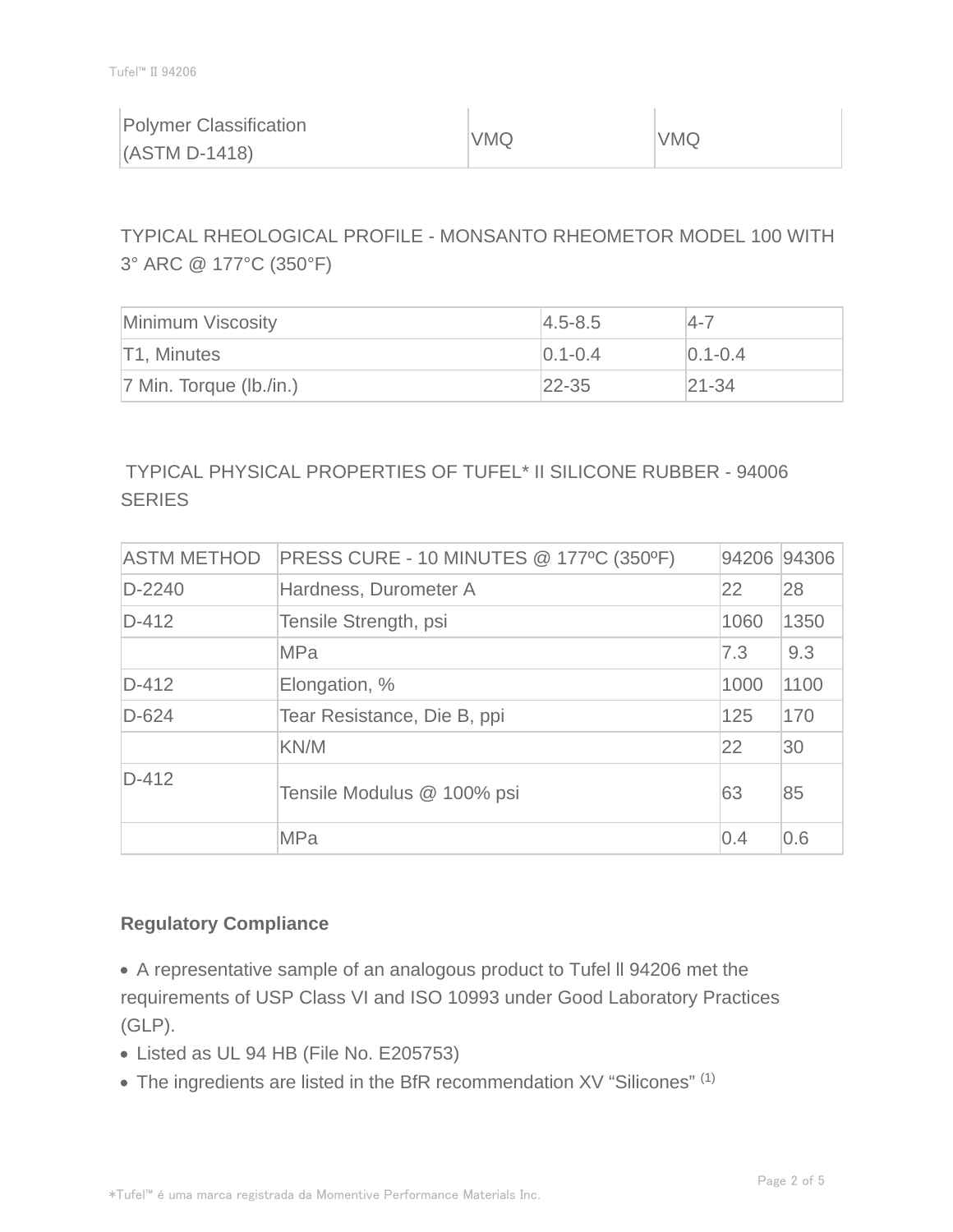Compositionally compliant with 21 CFR 177.2600 – Rubber articles intended for repeated use $(2)$ 

(1) Producer of the final article needs to test and confirm that the final product meets the extraction limits of BfR XV or corresponding EU legislation.

(2) It is the responsibility of the user to determine that the final product complies with the extractive limitations and other requirements of 21 CFR 177.2600, under their specific manufacturing procedures

#### **Patent Status**

Nothing contained herein shall be construed to imply the nonexistence of any relevant patents or to constitute the permission, inducement or recommendation to practice any invention covered by any patent, without authority from the owner of the patent.

#### **Product Safety, Handling and Storage**

Customers should review the latest Safety Data Sheet (SDS) and label for product safety information, safe handling instructions, personal protective equipment if necessary, emergency service contact information, and any special storage conditions required for safety. Momentive Performance Materials (MPM) maintains an aroundthe-clock emergency service for its products. SDS are available at www.momentive.com or, upon request, from any MPM representative. For product storage and handling procedures to maintain the product quality within our stated specifications, please review Certificates of Analysis, which are available in the Order Center. Use of other materials in conjunction with MPM products (for example, primers) may require additional precautions. Please review and follow the safety information provided by the manufacturer of such other materials.

#### **Limitations**

Customers must evaluate Momentive Performance Materials products and make their own determination as to fitness of use in their particular applications.

#### **Contact Information**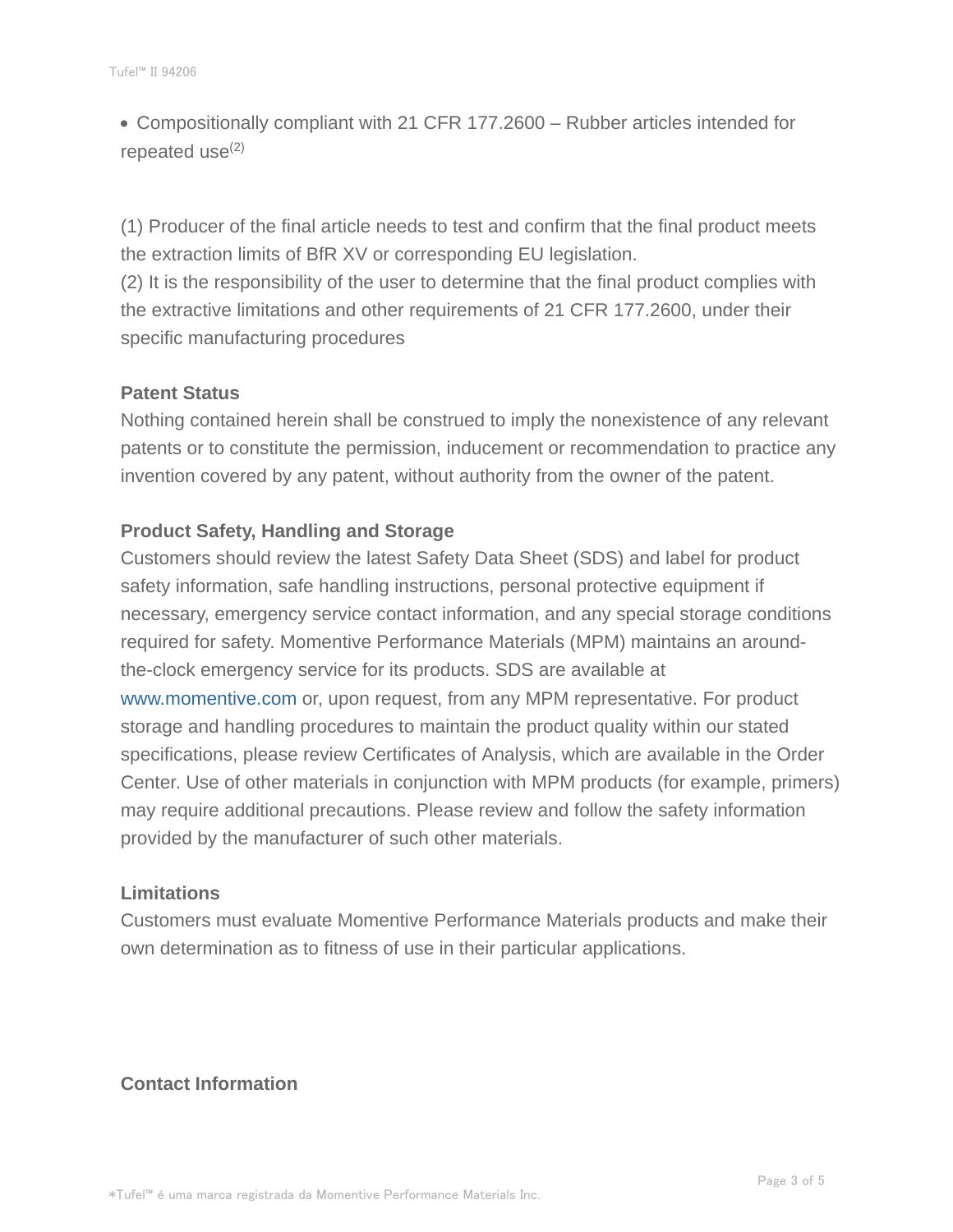#### Email

#### commercial.services@momentive.com

#### **Telephone**

| <b>Americas</b>      | <b>Latin America</b> | <b>EMEAI- Europe, Middle</b><br>East, Africa & India | <b>ASIA PACIFIC</b> |
|----------------------|----------------------|------------------------------------------------------|---------------------|
| +1 800 295 2392      | <b>Brazil</b>        | <b>Europe</b>                                        | <b>China</b>        |
| Toll free*           | +55 11 4534 9650     | +390510924300                                        | 800 820 0202        |
| +704 805 6946        | <b>Direct Number</b> | Direct number                                        | Toll free           |
| <b>Direct Number</b> |                      |                                                      | +86 21 3860 4892    |
|                      |                      |                                                      | Direct number       |
| *All American        | <b>Mexico</b>        | India, Middle East &                                 | Japan               |
| countries            | +52 55 2169 7670     | <b>Africa</b>                                        | +81 3 5544 3111     |
|                      | <b>Direct Number</b> | + 91 44 71212207                                     | Direct number       |
|                      |                      | Direct number*                                       |                     |
|                      |                      | *All Middle Eastern                                  | <b>Korea</b>        |
|                      |                      | countries, Africa, India,                            | +82 2 6201 4600     |

For literature and technical assistance, visit our website at: www.momentive.com

#### **DISCLAIMER:**

**THE MATERIALS, PRODUCTS AND SERVICES OF MOMENTIVE PERFORMANCE MATERIALS INC. AND ITS SUBSIDIARIES AND AFFILIATES (COLLECTIVELY "SUPPLIER"), ARE SOLD SUBJECT TO SUPPLIER'S STANDARD CONDITIONS OF SALE, WHICH ARE INCLUDED IN THE APPLICABLE DISTRIBUTOR OR OTHER SALES AGREEMENT, PRINTED ON THE BACK OF ORDER ACKNOWLEDGMENTS AND INVOICES, AND AVAILABLE UPON REQUEST. ALTHOUGH ANY INFORMATION, RECOMMENDATIONS, OR ADVICE CONTAINED HEREIN IS GIVEN IN GOOD FAITH, SUPPLIER MAKES NO WARRANTY OR GUARANTEE, EXPRESS OR IMPLIED, (i) THAT THE RESULTS DESCRIBED HEREIN WILL BE OBTAINED UNDER END-USE CONDITIONS, OR (ii) AS TO THE EFFECTIVENESS OR SAFETY OF ANY DESIGN INCORPORATING ITS PRODUCTS, MATERIALS, SERVICES, RECOMMENDATIONS OR ADVICE. EXCEPT AS PROVIDED IN SUPPLIER'S STANDARD CONDITIONS OF SALE, SUPPLIER AND ITS REPRESENTATIVES SHALL IN NO EVENT BE RESPONSIBLE**